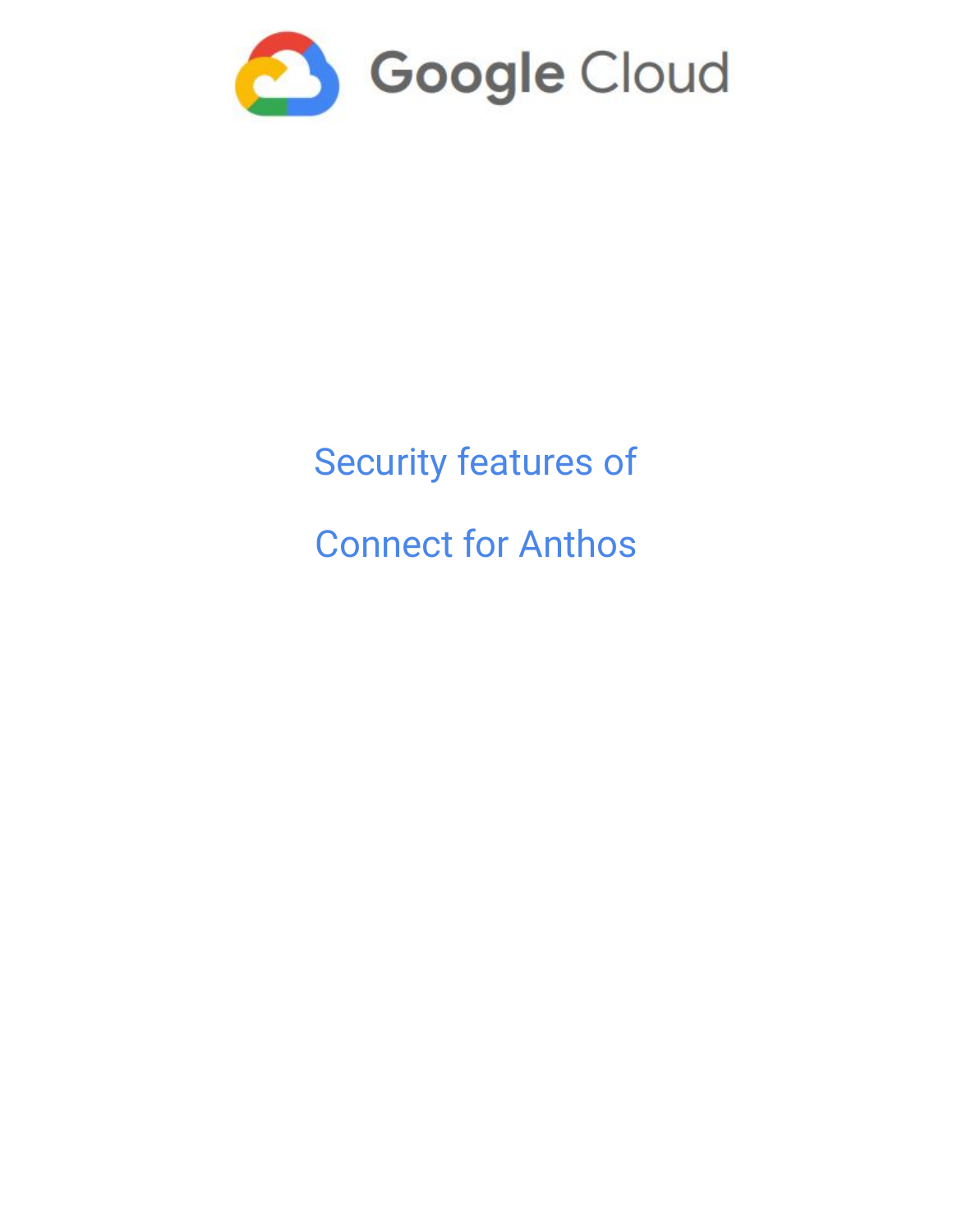

| Security features of Connect for Anthos | 1              |
|-----------------------------------------|----------------|
| <b>Architecture of Connect</b>          | $\overline{2}$ |
| Connect and defense-in-depth            | $\overline{4}$ |
| Component-to-component security         | $\overline{4}$ |
| User authentication to GCP              | 5              |
| GCP service-to-service authentication   | 5              |
| <b>Authenticating GCP</b>               | 5              |
| Authenticating the agent                | 6              |
| <b>GKE API server</b>                   | 7              |
| <b>Request security</b>                 | 7              |
| Service-to-agent authentication         | 7              |
| End-user authentication                 | 8              |
| Service-to-Kubernetes authentication    | 10             |
| In-cluster security                     | 11             |
| <b>GKE</b> authentication               | 12             |
| <b>GKE</b> authorization                | 12             |
| <b>Agent security</b>                   | 12             |
| What's next                             | 13             |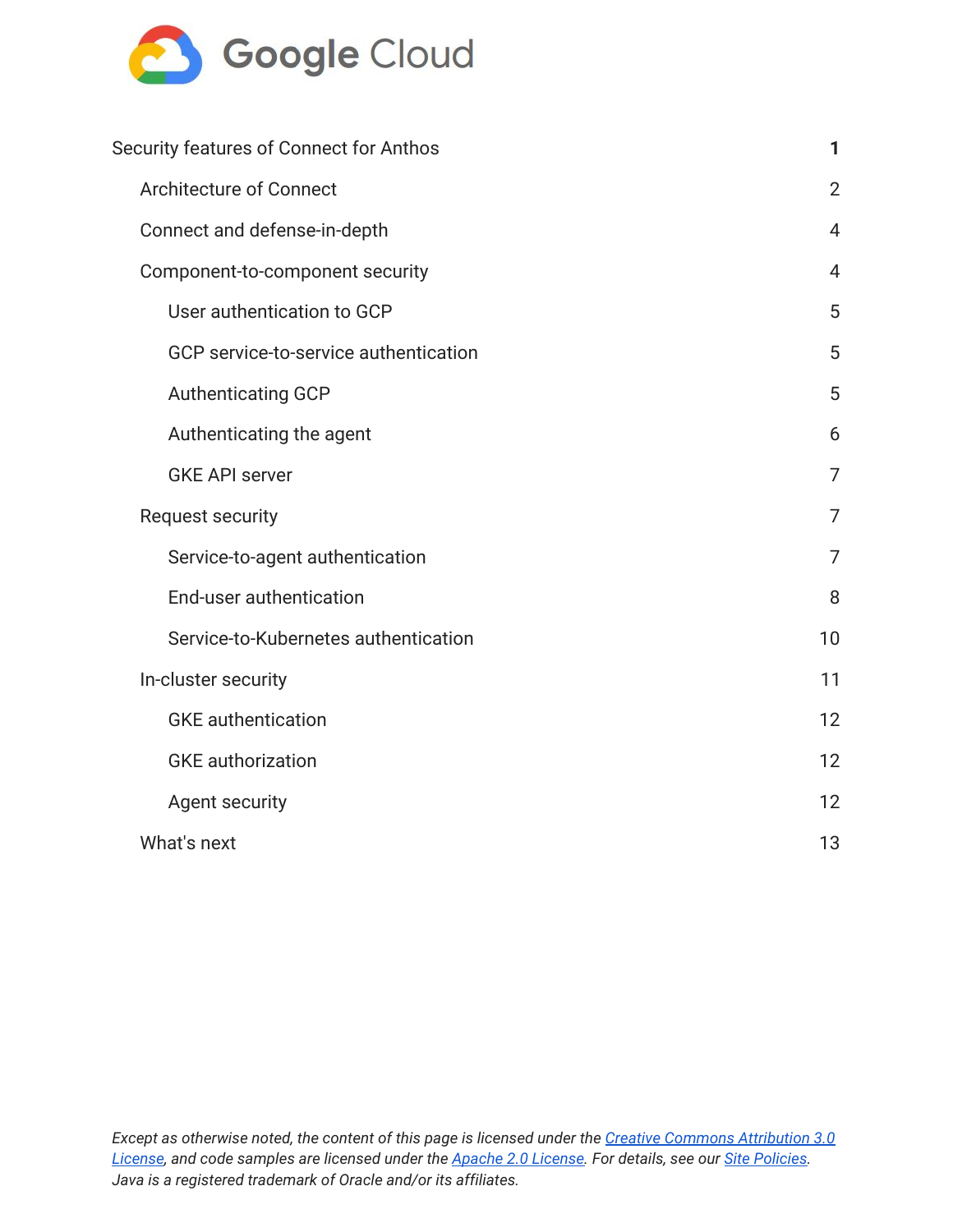

# Introduction

This document explains the security measures built into Connect for [Anthos](https://cloud.google.com/anthos/) customers who are interested in ensuring the security of their **[GKE On-Prem](https://cloud.google.com/gke-on-prem/)** user clusters.

An effective hybrid and multi-cloud platform delivers central management, observability, and access to services across environments. Anthos provides a uniform and comprehensive experience across those capabilities, no matter what Kubernetes provider you leverage. Connect is a lightweight agent to provide the following at economies of scale, and across providers:

- Multi-cluster management and cluster visibility.
- Application services deployment and lifecycle management.

#### **Beta**

This product or feature is in a pre-release state and might change or have limited support. For more information, see **[Product launch stages](https://cloud.google.com/products/#product-launch-stages)**.

This document discusses the following:

- How Connect's design puts security first.
- Best practices for the Connect agent deployment.
- How to improve your Kubernetes deployment security posture.

# <span id="page-2-0"></span>Architecture of Connect

Connect allows end-users and Google Cloud Platform (GCP) services to access Google Kubernetes Engine API (GKE API) servers that aren't on the public internet. The Connect agent runs in the Kubernetes cluster (one agent per cluster), and connects to a Connect proxy. GCP services that need to interact with the GKE cluster connect to the proxy,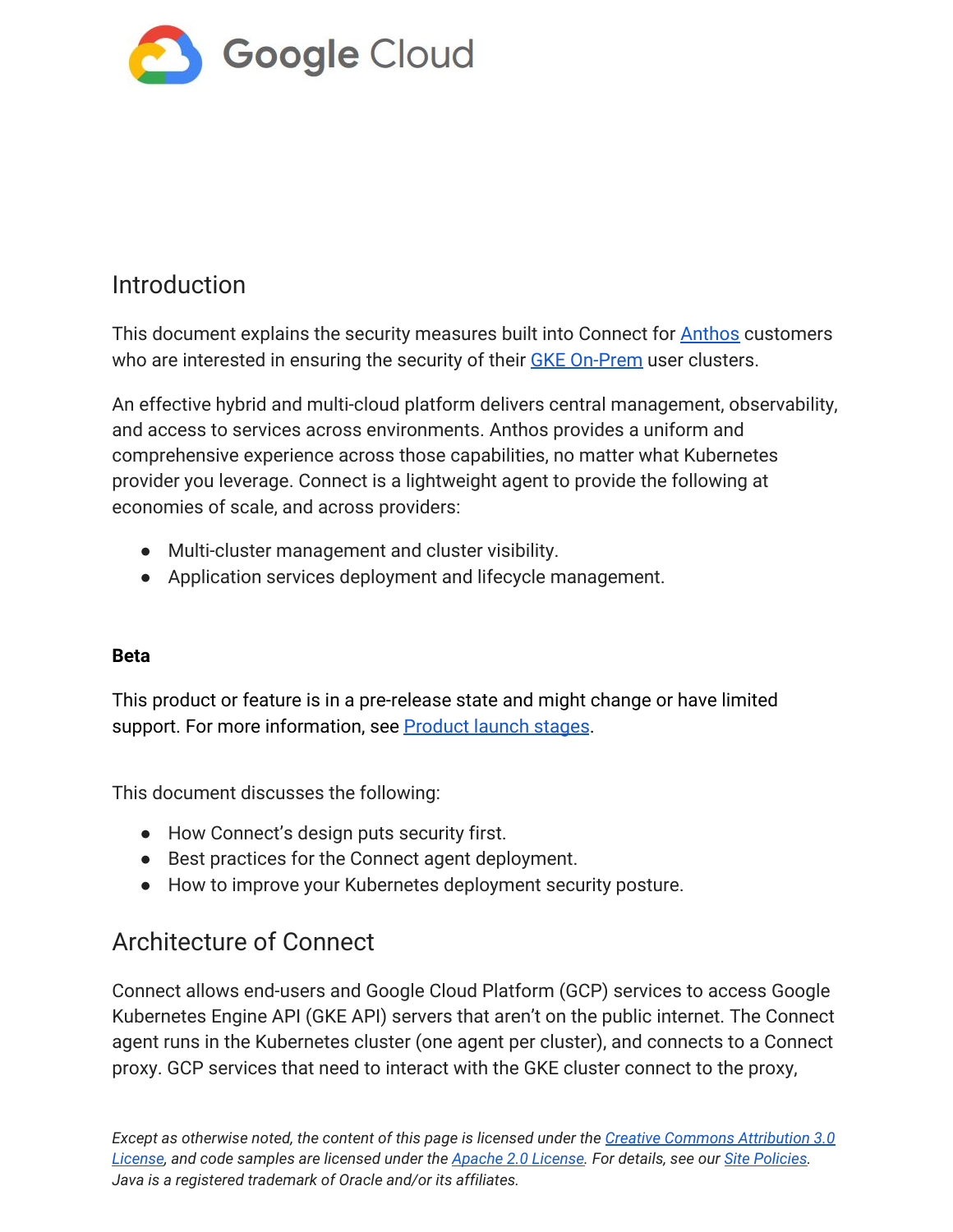

which forwards requests to the agent. The agent, in turn, forwards them to the GKE API server as depicted in the following diagram.



When the agent is deployed, it establishes a persistent TLS 1.2 connection to GCP to wait for requests. GCP services, when enabled by admins, can generate requests for your Kubernetes clusters. These requests may also come from direct user interaction with the GCP Console.

The GCP service sends the request to the proxy. The proxy then forwards the request to the deployed agent responsible for a cluster, and finally the agent forwards the request to the GKE API server. The GKE API server applies Kubernetes authentication, authorization, and audit-logging policies, and returns a response. The response is passed back through the agent and the proxy to the GCP service. At each step in the process, components perform per-connection and per-request authentication and authorization.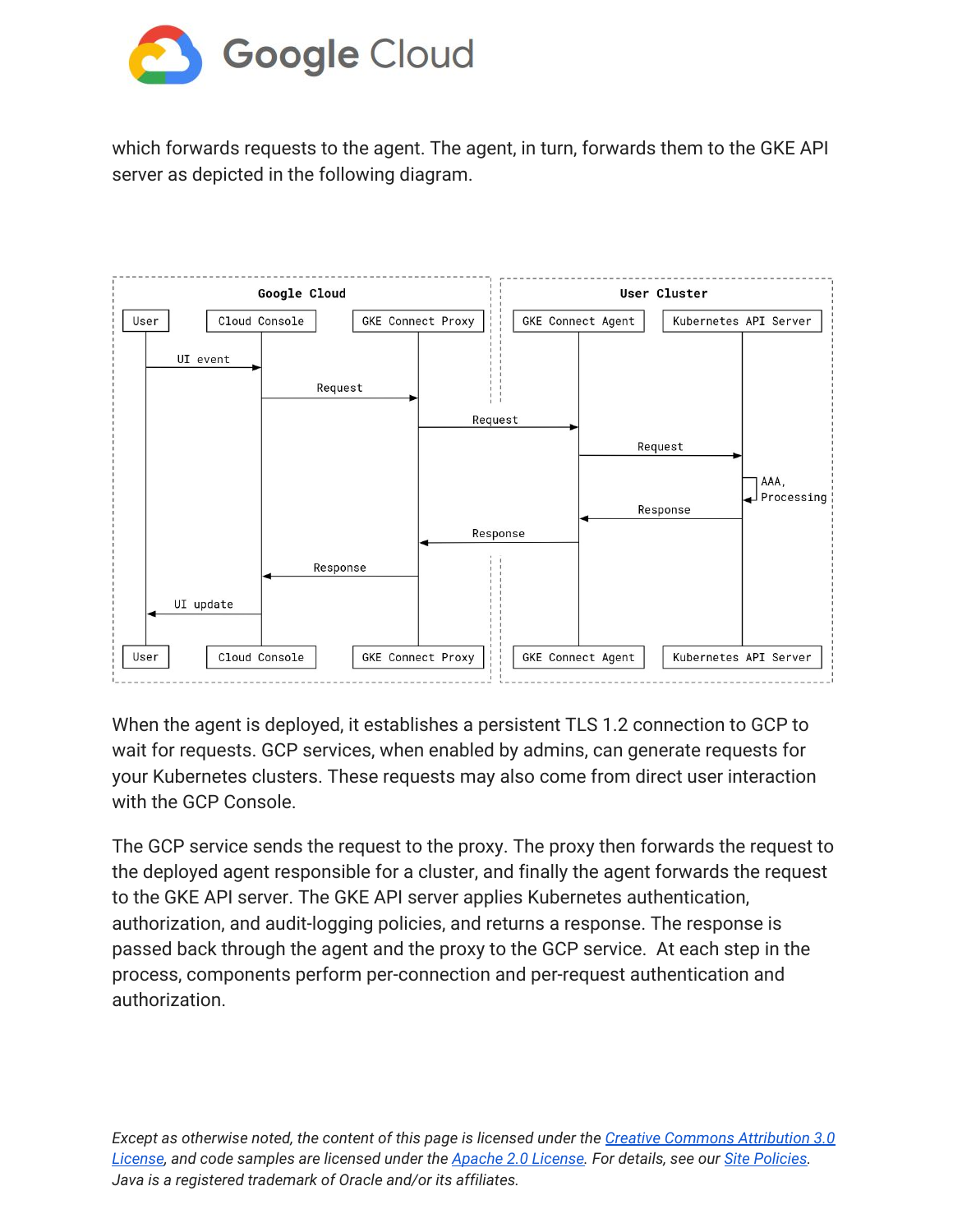

The GKE API server applies the same authentication, authorization, and audit-logging policies to all requests, including requests through Connect. This process ensures that you're always in control of the access to your cluster.

# <span id="page-4-0"></span>Connect and defense-in-depth

[Defense-in-depth](https://wikipedia.org/wiki/Defense_in_depth_(computing)) is intrinsic to everything GCP does within its infrastructure and security practices. We take a layered approach to every aspect of securing our organization and our customers in order to protect valuable data, information, and users. This is the same principle by which we've designed Connect.

In addition to Google's own defense-in-depth strategy and design, admins should evaluate the content provided here alongside your security posture and standards. This section calls out additional measures that administrators can take that complement Kubernetes hardening best practices.

## <span id="page-4-1"></span>Component-to-component security

Each component of a Connect request authenticates its peers, and only shares data with peers that are both authenticated and authorized for that data, as illustrated in the following diagram.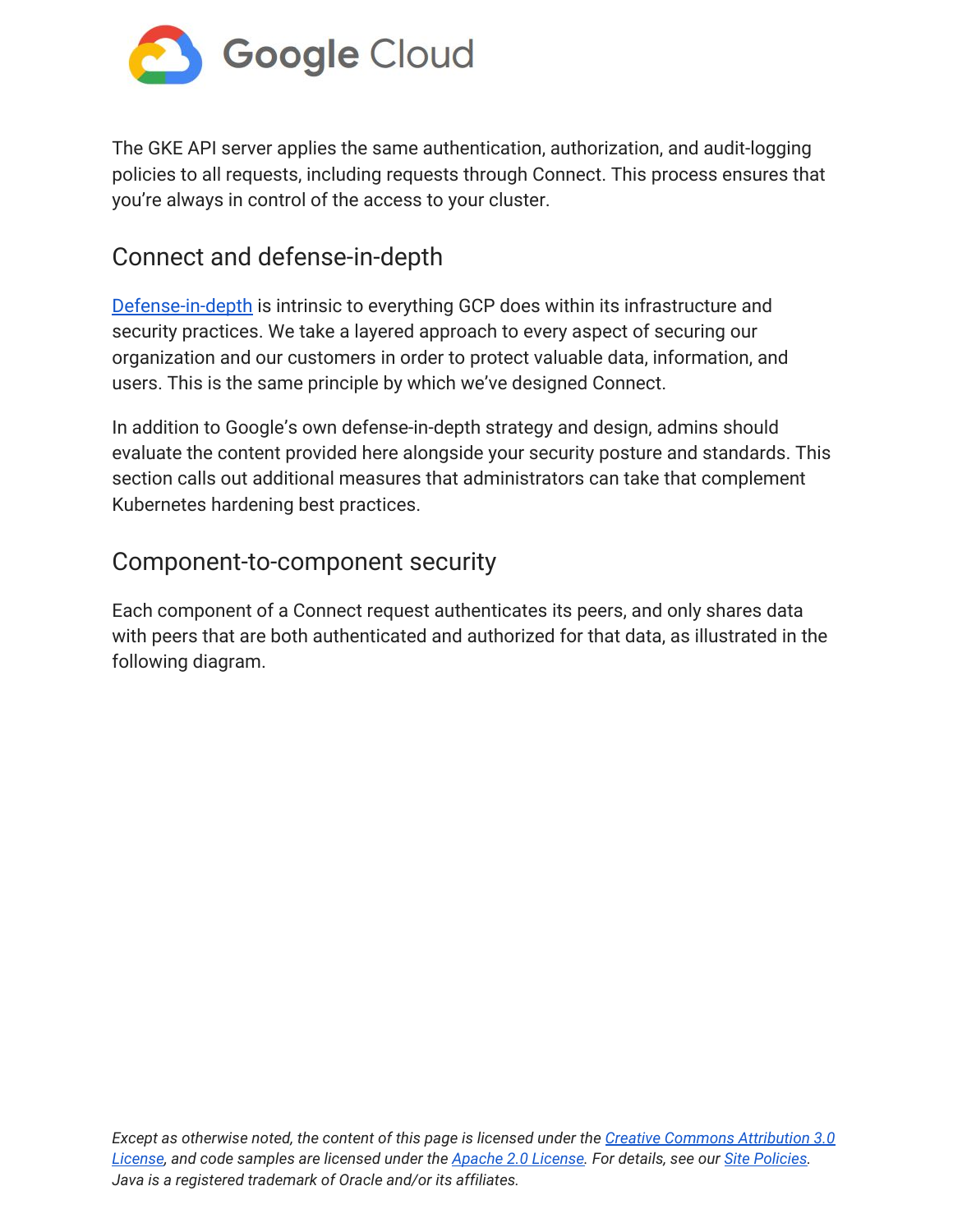



Each component of a Connect request uses the following to authenticate each other:

- Transport Layer Security (TLS)
- [Application Layer Transport Security \(LTS\)](https://cloud.google.com/security/encryption-in-transit/application-layer-transport-security/)
- OAuth

Each component of a Connect request uses to following to authorize each other:

- Cloud Identity and Access Management (Cloud IAM)
- Whitelists

Each connection between the Kubernetes cluster and GCP is encrypted, and at least one peer of each connection uses certificate-based authentication. This process helps to ensure that all token credentials are encrypted in transit, and only received by authenticated and authorized peers.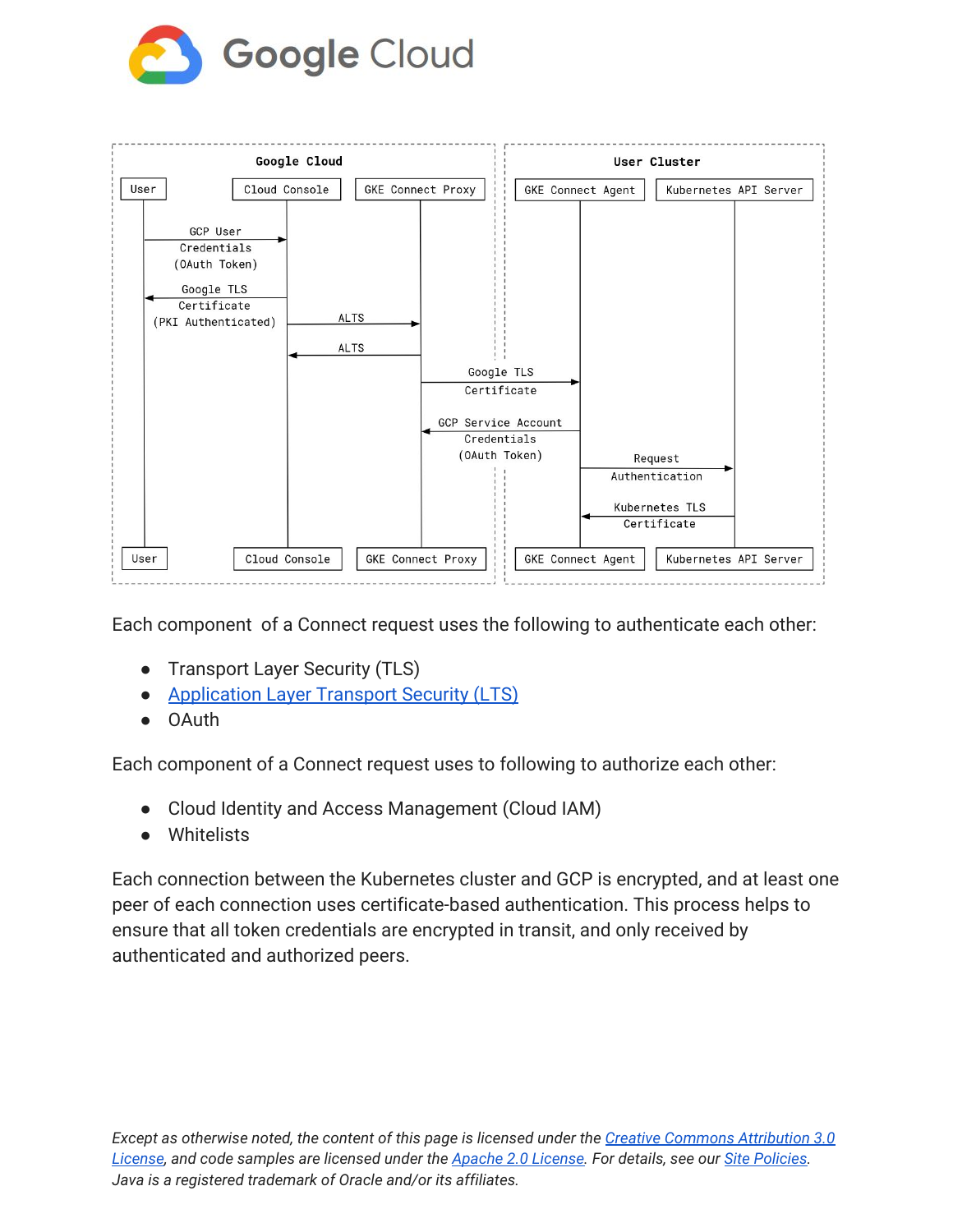

#### <span id="page-6-0"></span>User authentication to GCP

When using the GCP Console, users go through the [standard Google login flow.](https://developers.google.com/identity/) GCP provides a TLS certificate that the user's browser authenticates, and the user logs in to a GCP or GSuite account to authenticate to GCP.

Access to a project through the GCP Console or other APIs is controlled by Cloud IAM permissions.

#### <span id="page-6-1"></span>GCP service-to-service authentication

GCP uses ALTS for internal service-to-service authentication. ALTS allows GCP services, such as the proxy, to create an authenticated, integrity-protected connection.

GCP services must be internally authorized to use the proxy to connect to a remote Connect instance because the proxy uses [a whitelist of service identities](https://cloud.google.com/security/infrastructure/design/#inter-service_access_management) to limit access.

#### <span id="page-6-2"></span>Authenticating GCP

The agent requires connectivity to the following endpoints to communicate with GCP when you're installing or upgrading the agent:

- Cloudresourcemanager.googleapis.com resolves metadata regarding the GCP project the cluster is being connected to.
- Gkehub.googleapis.com creates GCP-side membership information for the cluster you're connecting to GCP.

The agent requires connectivity to the following endpoints to communicate with GCP during normal operation:

- Oauth2.googleapis.com obtains short-lived OAuth tokens for agent operations against gkeconnect.googleapis.com.
- Gkeconnect.googleapis.com establishes the channel used to receive requests from GCP and issues responses.
- www.googleapis.com authenticate service tokens from incoming GCP service requests.

Except as otherwise noted, the content of this page is licensed under the Creative Commons [Attribution](http://creativecommons.org/licenses/by/3.0/) 3.0 *[License,](http://creativecommons.org/licenses/by/3.0/) and code samples are licensed under the Apache 2.0 [License.](http://www.apache.org/licenses/LICENSE-2.0) For details, see our Site [Policies.](https://cloud.google.com/site-policies) Java is a registered trademark of Oracle and/or its affiliates.*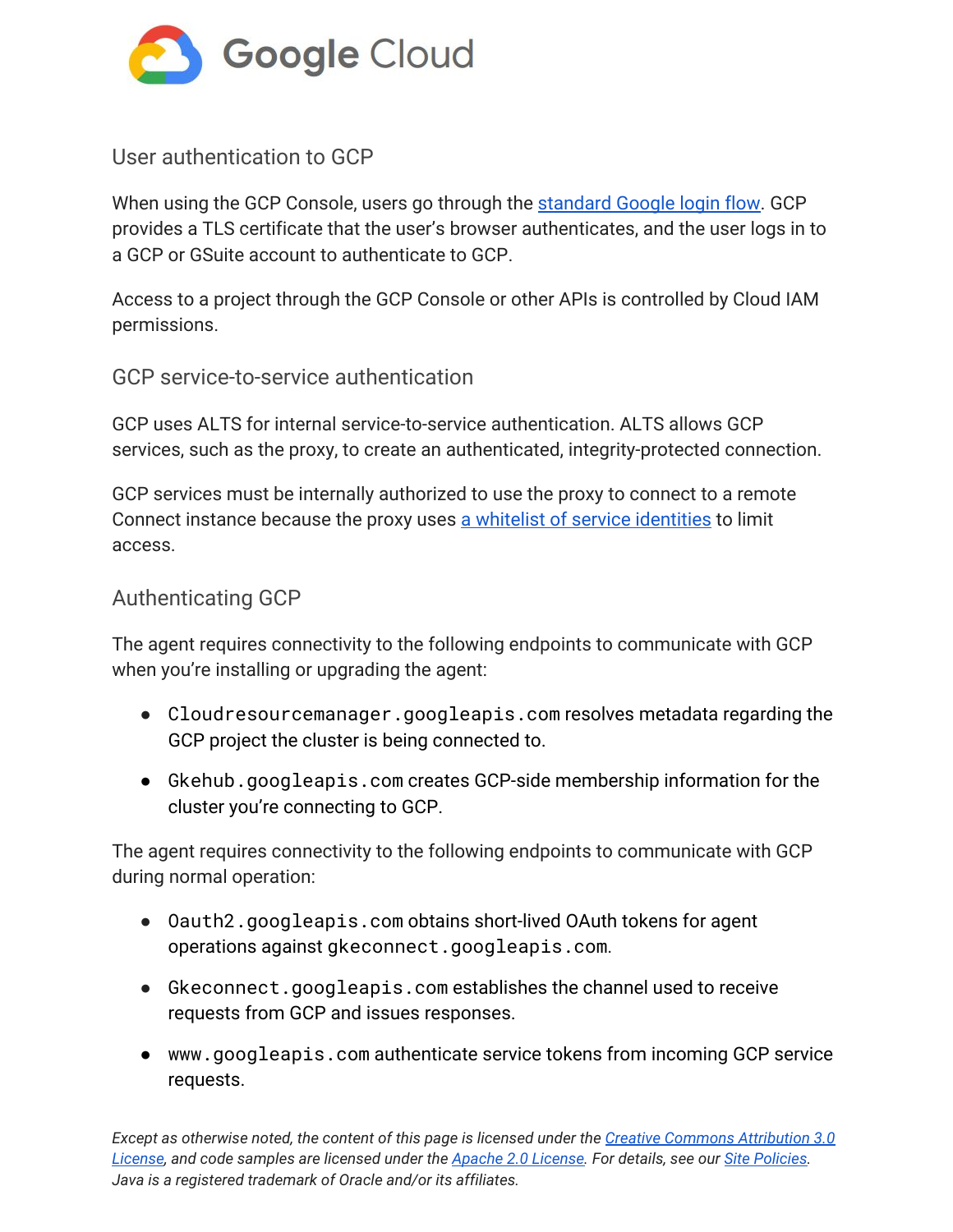

The agent uses TLS to authenticate and encrypt each connection. The agent authenticates GCP TLS certificates by using a set of root certificates built into the binary, to avoid inadvertently trusting certificates added to the agent's container. The agent only executes API calls against correctly authenticated endpoints. This process helps to ensure that service account certificates and the GKE API requests are sent by GCP, and that any responses are sent only to GCP.

For the list of domains that the agent communicates with during normal operation, see [Ensure network connectivity](https://cloud.google.com/anthos/multicluster-management/connect/registering-a-cluster#ensure_network_connectivity)

You can configure the agent to [connect to GCP](https://cloud.google.com/hybrid-connectivity/) through an HTTP proxy. In this configuration, the agent uses the HTTP/1.1 CONNECT against the HTTP proxy, and establish a TLS connection to GCP. The HTTP proxy only sees the encrypted traffic between the agent and GCP. The end-to-end integrity and security of connection between the agent and GCP is unaffected.

## <span id="page-7-0"></span>Authenticating the agent

The agent authenticates to GCP by using a **GCP** service account that you create. When the cluster admin deploys the agent, they provide a private key for this service account, and takes responsibility for the key's privacy. When the agent connects to GCP, it [authenticates with this service account,](https://cloud.google.com/docs/authentication/getting-started#setting_the_environment_variable) and asks to receive requests for its configured project.

GCP authenticates the service account credentials, and also checks that the GCP service account has the gkehub.endpoints.connect IAM permission in the project. This permission is usually granted through the gkehub.connect role. Without this permission, the agent's request is denied and it can't receive requests from GCP.

#### <span id="page-7-1"></span>GKE API server

The agent uses the Kubernetes [client library](https://kubernetes.io/docs/tasks/administer-cluster/access-cluster-api/#programmatic-access-to-the-api) to create a TLS connection to the GKE API server. The Kubernetes runtime provides the agent's container with a TLS certificate authority (CA) certificate that the agent uses to authenticate the API server.

The API server authenticates each request separately, as described in the next section.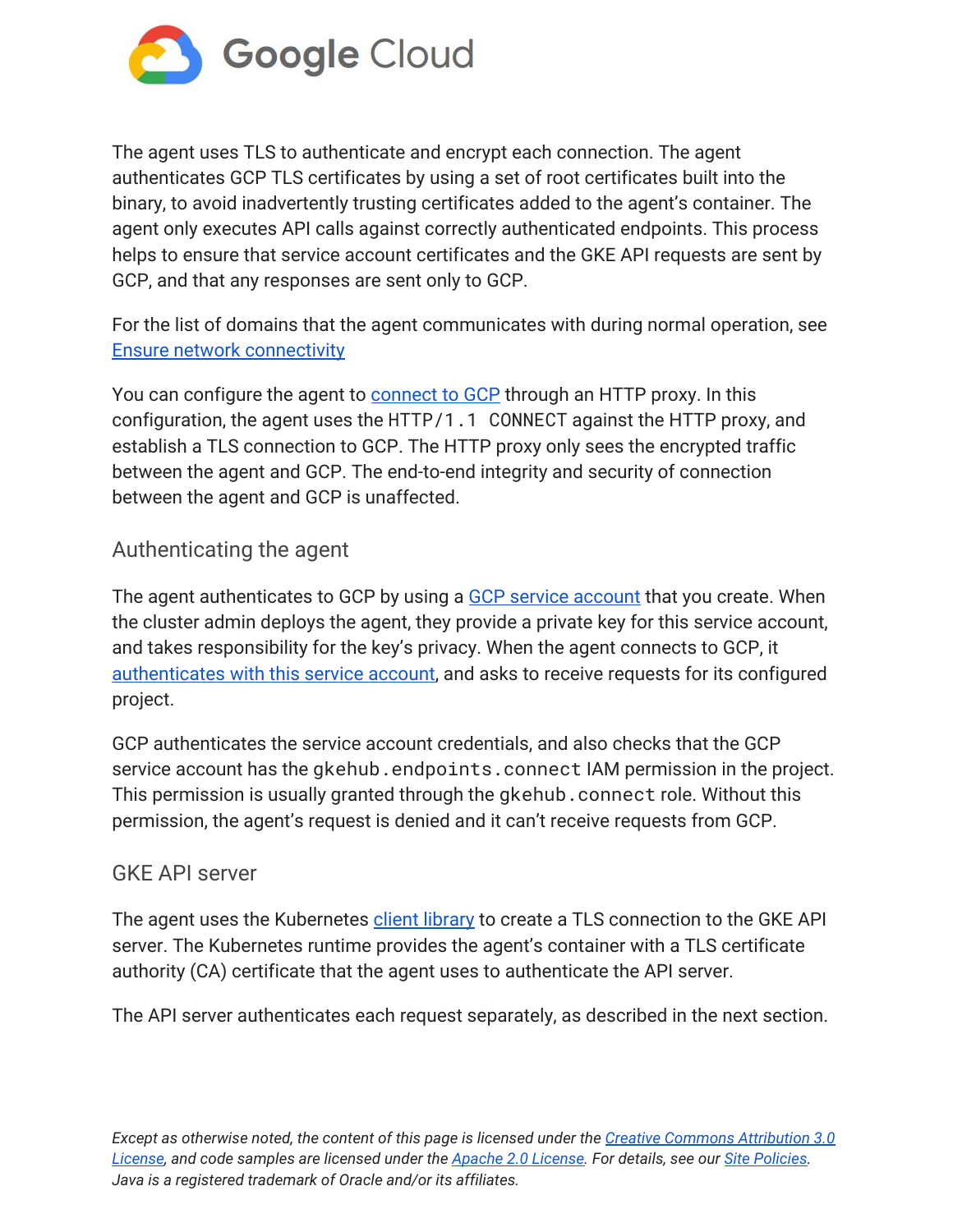

# <span id="page-8-0"></span>Request security

Each request sent from GCP through Connect includes credentials that identify the request's sender: both the GCP service that generated the request, and (where applicable) the end user for whom the request is sent. These credentials allows the GKE API server to provide authorization and auditing controls for each request.

<span id="page-8-1"></span>Service-to-agent authentication

Each request sent to the agent includes a short-lived token identifying the GCP service that sent the request, as illustrated in the following diagram.



The token is signed by a GCP service account associated exclusively with the GCP service. The agent **fetches the service account's public keys** to validate the token. This token isn't forwarded to the API server.

Except as otherwise noted, the content of this page is licensed under the Creative Commons [Attribution](http://creativecommons.org/licenses/by/3.0/) 3.0 *[License,](http://creativecommons.org/licenses/by/3.0/) and code samples are licensed under the Apache 2.0 [License.](http://www.apache.org/licenses/LICENSE-2.0) For details, see our Site [Policies.](https://cloud.google.com/site-policies) Java is a registered trademark of Oracle and/or its affiliates.*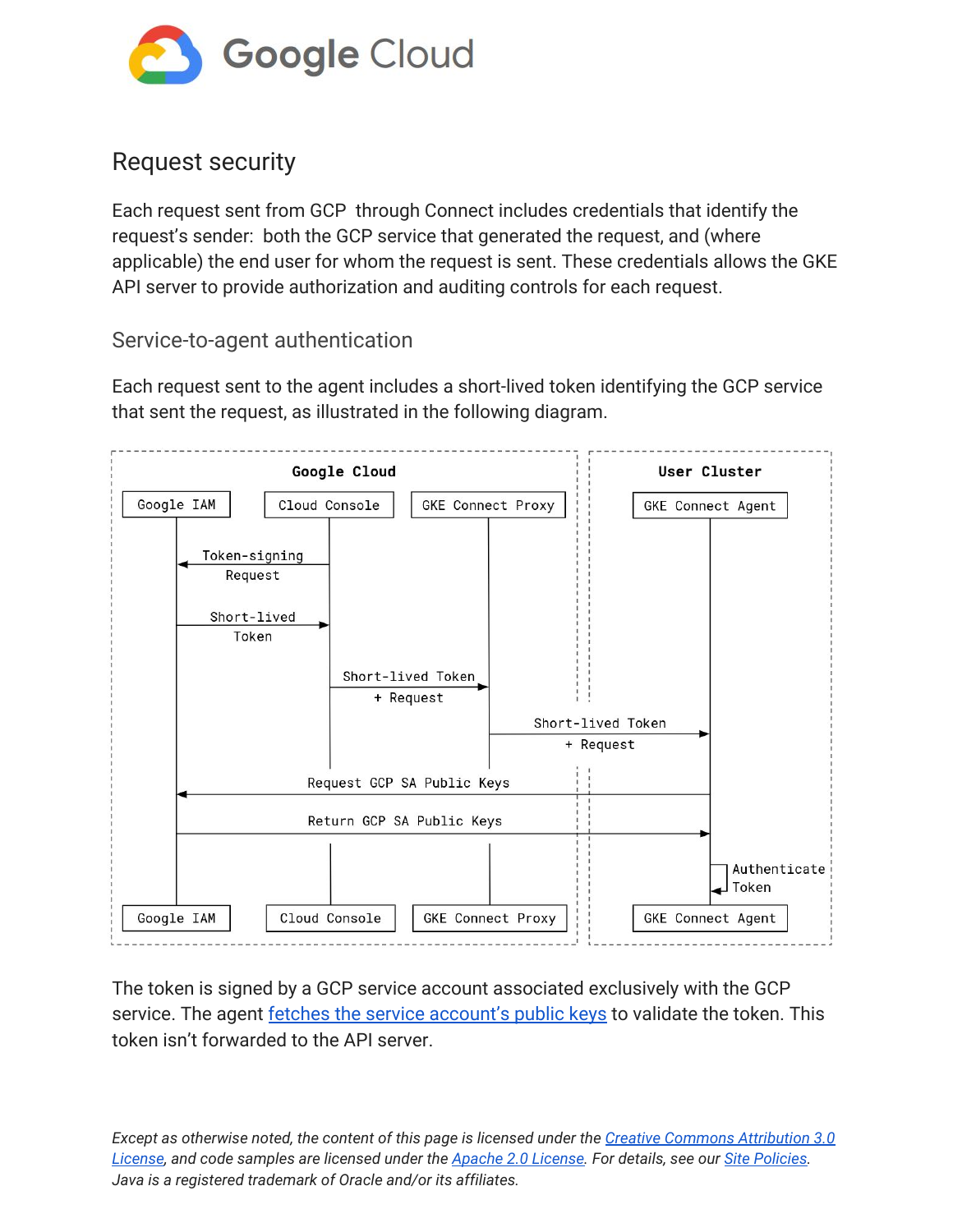

The agent validates GCP certificates using CA roots embedded in the binary. This process helps to ensure that it is receiving authentic and unaltered requests from GCP.

<span id="page-9-0"></span>End-user authentication

GCP services that access clusters on behalf of a user require that user's credentials to authenticate to the API server, as illustrated in the following diagram.



This policy helps to ensure that the same set of permissions are applied to the user when accessing through Connect. Some GCP services authenticate to the API server on behalf of a user. For example, a user can access the GCP Console to view workloads in Connect-enrolled clusters. When a user accesses these services, they provide credentials that the GKE API server recognizes: a username and password, or [any of the](https://kubernetes.io/docs/reference/access-authn-authz/authentication/#authentication-strategies) [tokens](https://kubernetes.io/docs/reference/access-authn-authz/authentication/#authentication-strategies) that the GKE API server supports.<sup>1</sup>

<sup>&</sup>lt;sup>1</sup> Connect does not support client certificate authentication.

Except as otherwise noted, the content of this page is licensed under the Creative Commons [Attribution](http://creativecommons.org/licenses/by/3.0/) 3.0 *[License,](http://creativecommons.org/licenses/by/3.0/) and code samples are licensed under the Apache 2.0 [License.](http://www.apache.org/licenses/LICENSE-2.0) For details, see our Site [Policies.](https://cloud.google.com/site-policies) Java is a registered trademark of Oracle and/or its affiliates.*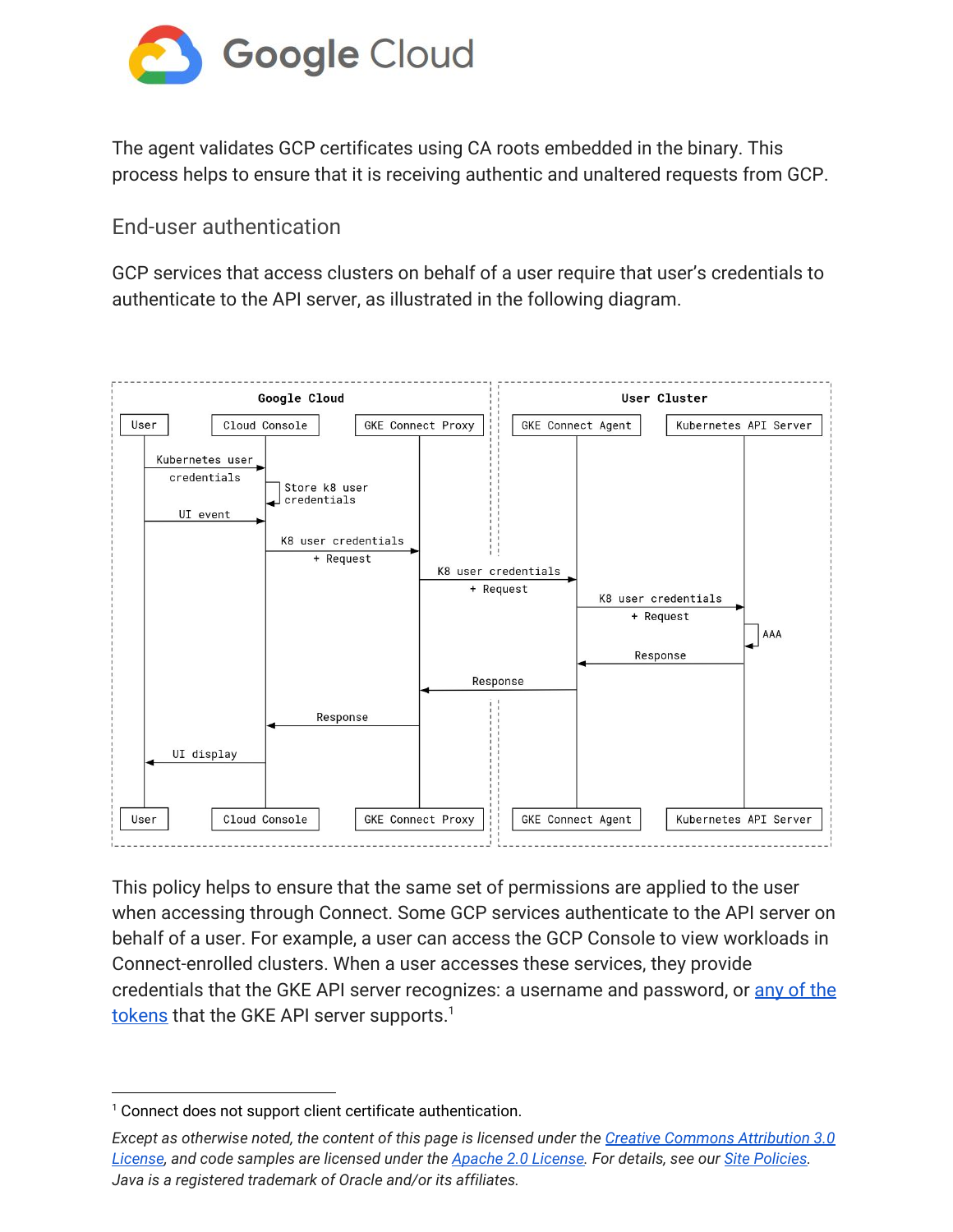

The GCP Console stores these credentials as part of a user's profile. These credentials are encrypted at rest, are only accessible with the user's GCP or GSuite credentials, and are only used for connections through Connect. These credentials cannot be downloaded again. The credentials are deleted when the user logs out of the cluster, when the cluster registration is deleted in GCP, when the project is deleted, or when the user account is deleted. For more information, see [Data deletion on GCP.](https://cloud.google.com/security/deletion/)

When a user interacts with the GCP Console, it generates requests for the GKE API server. The service sends the user's credentials along with the request through Connect. The agent then presents the request and credentials to the GKE API server.

The GKE API server authenticates the user's credentials, performs authorization on the user's identity, produces an audit event for the action ([if configured](https://kubernetes.io/docs/tasks/debug-application-cluster/audit/)), and returns the result. Because the user-provided credentials are used to authenticate the request, the GKE API server applies the same authorization and auditing policy for Connect requests as it does for other requests.

<span id="page-10-0"></span>Service-to-Kubernetes authentication

GCP services that access the GKE API server outside of a user's context use Kubernetes impersonation to authenticate to the GKE API server. This method allows the GKE API server to provide per-service authorization checks and audit logging, as illustrated in the following diagram.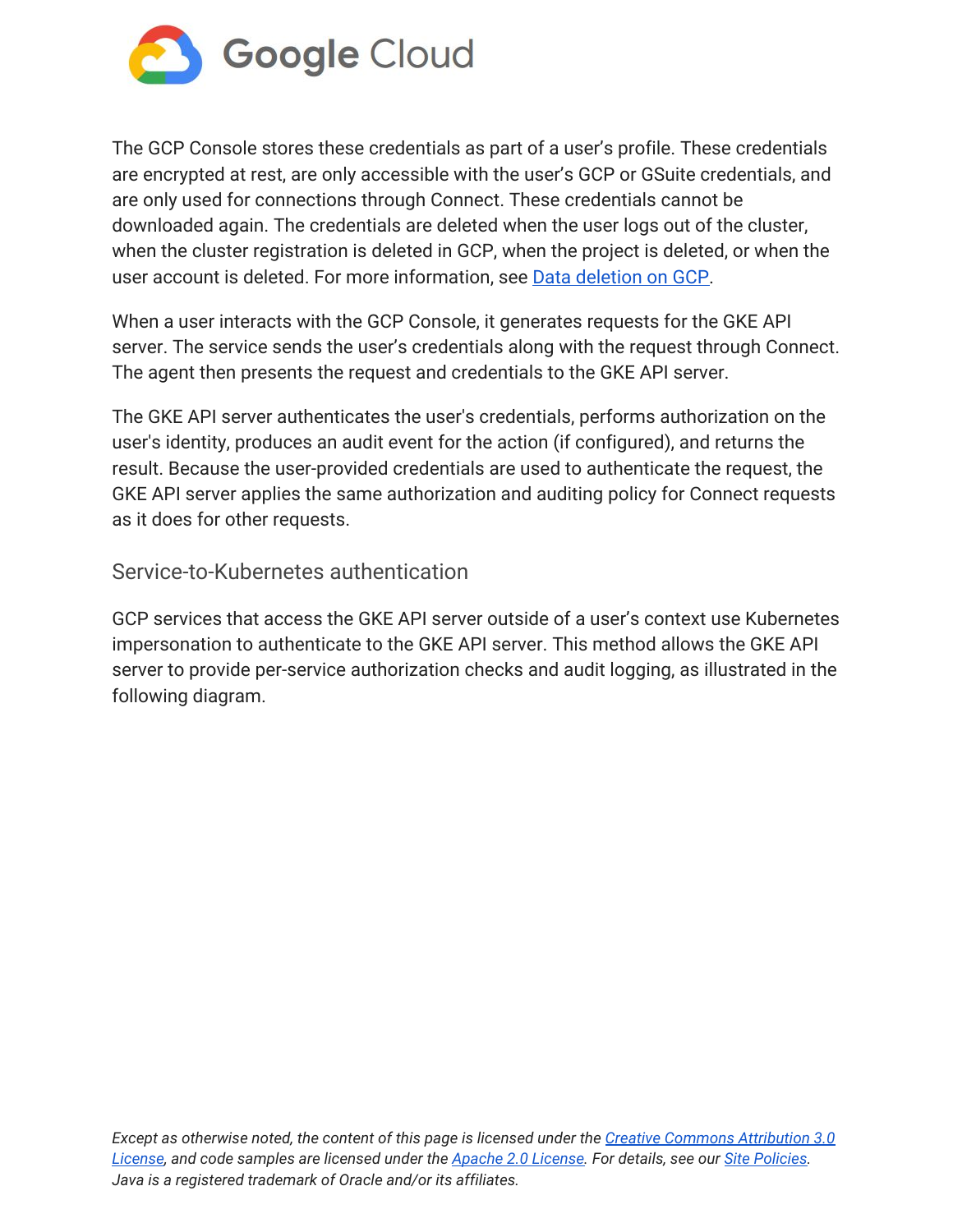



Services at GCP can use Connect outside of a user's context. For example, a multicluster ingress service can automatically synchronize ingress resources across clusters. These services don't have credentials that the GKE API server can authenticate: most API servers aren't configured to authenticate GCP service's credentials. However, an API server can delegate limited authentication privileges to another service through [impersonation](https://kubernetes.io/docs/reference/access-authn-authz/authentication/#user-impersonation), and the agent can authenticate GCP services sending requests through Connect. Together, these allow requests through the agent to authenticate as GCP service accounts.

When a GCP service sends a request on its own behalf (rather than in a user's context), the agent adds its own [Kubernetes credentials](https://kubernetes.io/docs/tasks/configure-pod-container/configure-service-account/), and [Kubernetes impersonation headers](https://kubernetes.io/docs/reference/access-authn-authz/authentication/#user-impersonation) that identify the GCP service, to the request. The impersonation headers claim a user<sup>2</sup> name of the GCP service account authenticated by the agent.

The GKE API server authenticates the agent's credentials, and also checks that the agent [can impersonate](https://kubernetes.io/docs/reference/access-authn-authz/authorization/#determine-the-request-verb) the GCP service account. The ability to impersonate is typically controlled by role-based access control (RBAC) rules, and can be limited to specific identities, such as GCP service accounts.

If the agent is authorized to impersonate the requested identity, the API server then performs [authorization](https://kubernetes.io/docs/reference/access-authn-authz/authorization/) checks for the GCP service account, and serves the request. The

<sup>&</sup>lt;sup>2</sup> Note that this does not require an additional Kubernetes service account; the GCP service account is claimed as a *user [identity](https://kubernetes.io/docs/reference/access-authn-authz/service-accounts-admin/#user-accounts-vs-service-accounts)*.

Except as otherwise noted, the content of this page is licensed under the Creative Commons [Attribution](http://creativecommons.org/licenses/by/3.0/) 3.0 *[License,](http://creativecommons.org/licenses/by/3.0/) and code samples are licensed under the Apache 2.0 [License.](http://www.apache.org/licenses/LICENSE-2.0) For details, see our Site [Policies.](https://cloud.google.com/site-policies) Java is a registered trademark of Oracle and/or its affiliates.*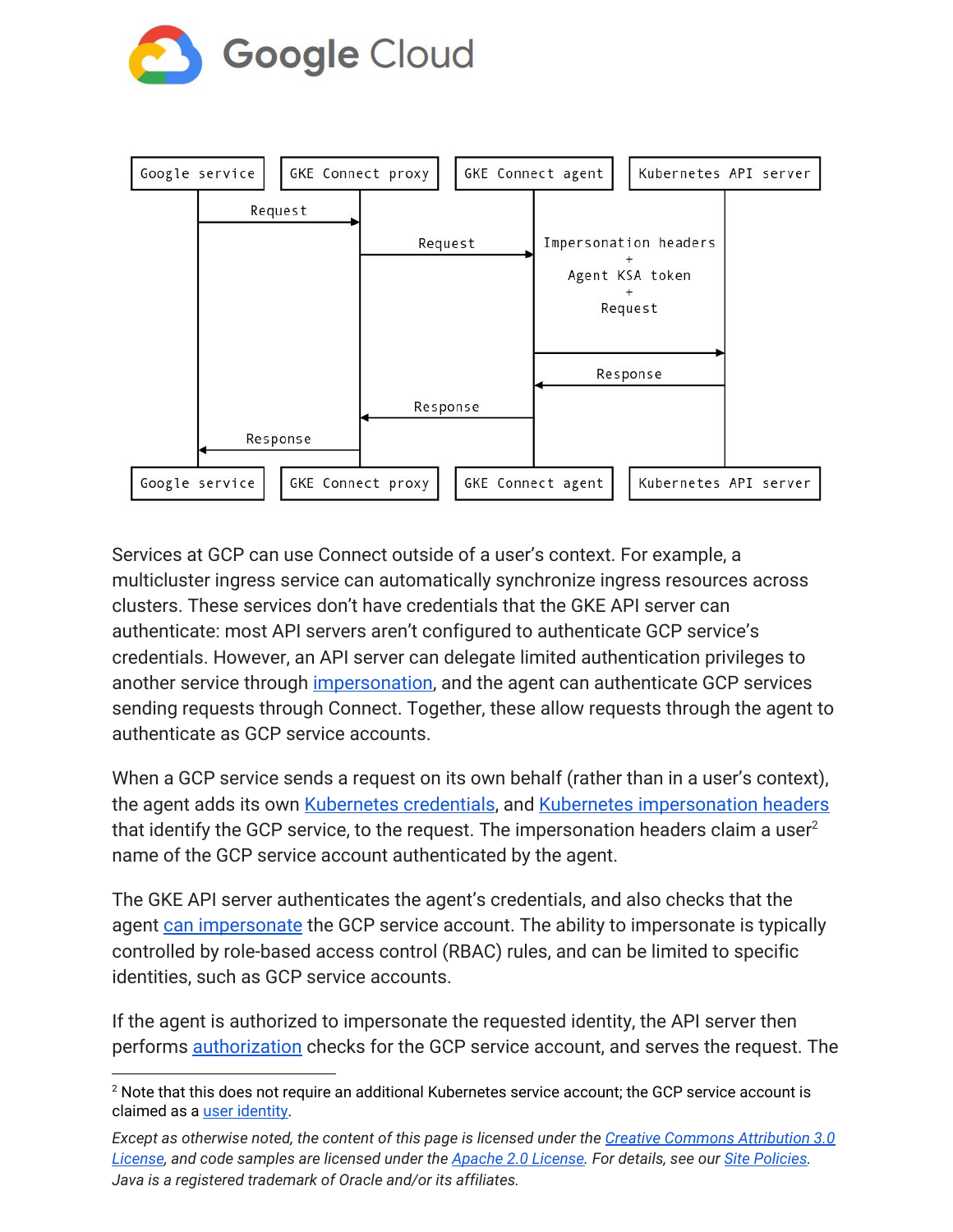

audit log for the request includes both the agent's identity and the impersonated GCP service account.

## <span id="page-12-0"></span>In-cluster security

The agent ultimately sends GKE API requests to the GKE API server, as illustrated in the following diagram.



The GKE API server authenticates, authorizes, and audit-logs these requests, just as it does for all other requests it serves.

As a proxy for these requests, the agent has access to sensitive data, such as credentials, requests, and responses. Kubernetes, and the Kubernetes ecosystem, provide a set of tools to prevent other actors from getting that access, and for helping to ensure that the agent only accesses what it's supposed to.

## <span id="page-12-1"></span>GKE authentication

The GKE API server authenticates the sender of each incoming request to determine what permissions to apply in the authorization stage. As previously described, the

Except as otherwise noted, the content of this page is licensed under the Creative Commons [Attribution](http://creativecommons.org/licenses/by/3.0/) 3.0 *[License,](http://creativecommons.org/licenses/by/3.0/) and code samples are licensed under the Apache 2.0 [License.](http://www.apache.org/licenses/LICENSE-2.0) For details, see our Site [Policies.](https://cloud.google.com/site-policies) Java is a registered trademark of Oracle and/or its affiliates.*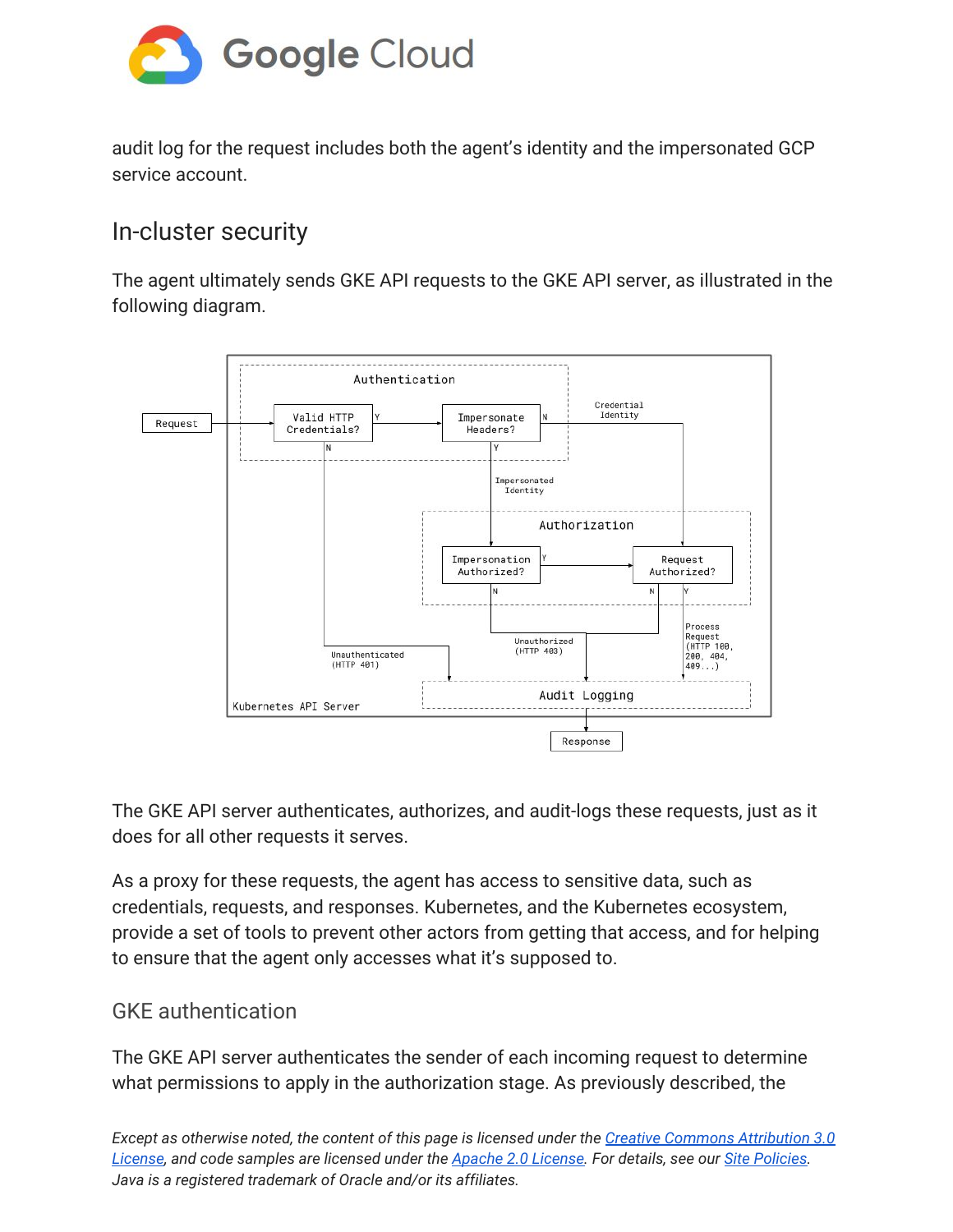

request either includes a user's credentials, or includes the agent's Kubernetes credentials and impersonation headers.

Cluster admins remain in control of authentication mechanisms recognized by the GKE API server. Admins might be able to revoke a user's credentials, and can revoke or reduce the privilege of the agent's credentials.

## <span id="page-13-0"></span>GKE authorization

The GKE API server checks that the authenticated identity is allowed to take the requested action on the requested resource.

The cluster admin can use any of the [Kubernetes authorization mechanisms](https://kubernetes.io/docs/reference/access-authn-authz/authorization/) to configure authorization rules. Connect doesn't perform any authorization checks on behalf of the cluster.

## <span id="page-13-1"></span>Agent security

The agent has access to its own (Kubernetes and GCP) credentials, as well as the credentials, requests, and responses that pass through it. As such, the agent occupies a trusted position in a connected cluster.

The agent is designed with the following security fundamentals:

- The agent is written in [Go,](http://golang.org/) which provides garbage-collected memory management, and prevents many [unsafe](https://godoc.org/unsafe) memory operations.
- The agent is deployed in a [distroless](https://github.com/GoogleContainerTools/distroless) container image. The agent's image doesn't include a [shell,](https://en.wikipedia.org/wiki/Shell_(computing)) [libc](https://wikipedia.org/wiki/C_standard_library), or other code that is extraneous to the agent's execution path.
- The agent's image is built by Google's shared build infrastructure from checked-in code. Only this build system can deploy agent images to [Container](http://gcr.io/) [Registry.](http://gcr.io/) GCP developers cannot deploy new images on their own. This process helps to ensure that all edits to the agent's source can be traced back to an author and reviewer for non-repudiation.

The agent runs as a standard [deployment](https://cloud.google.com/kubernetes-engine/docs/concepts/deployment) in a Kubernetes cluster that deploys at the time that you register your cluster. As a result, all of the options and best practices available for monitoring and securing deployments, ReplicaSets, and pods are available for the agent.